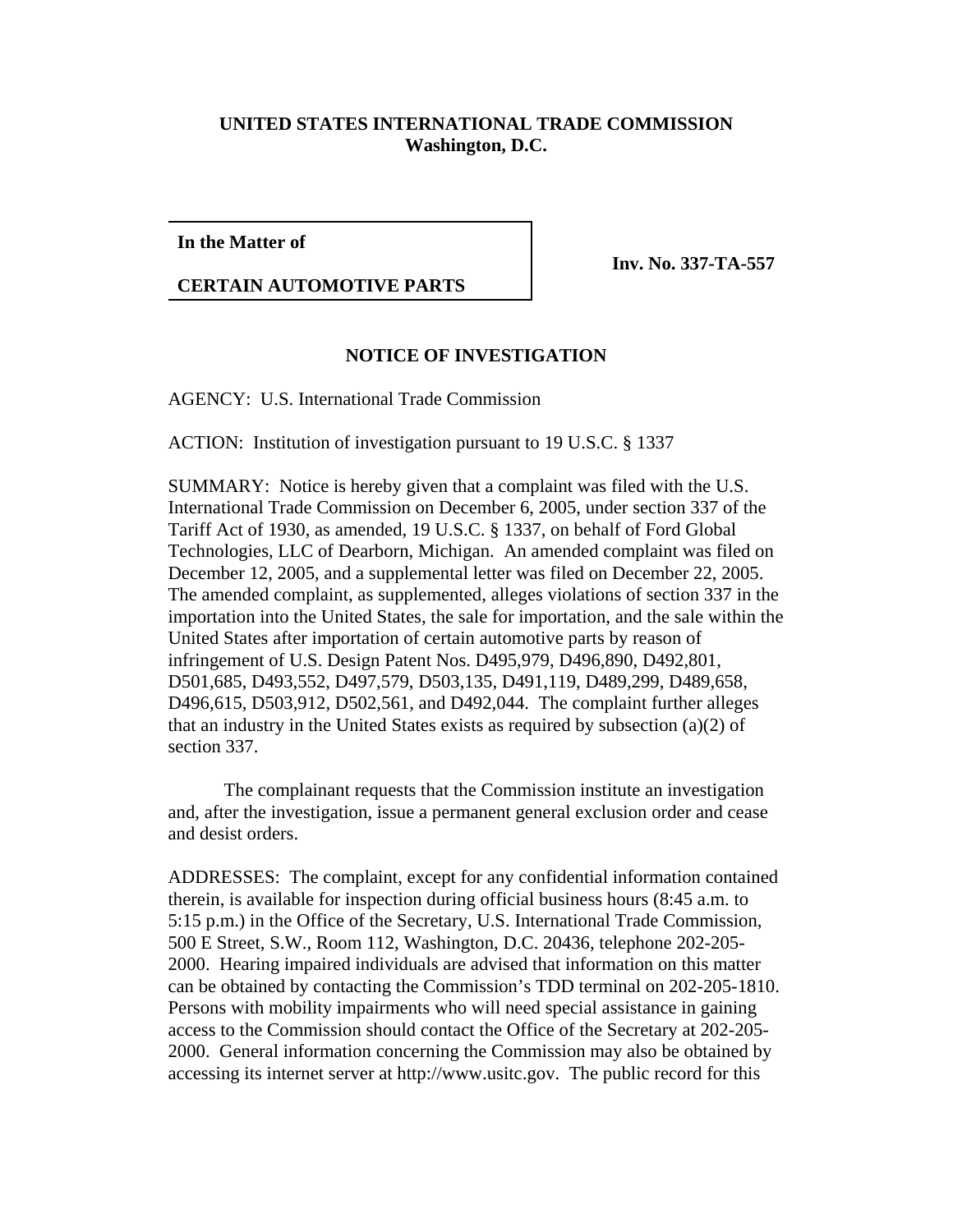investigation may be viewed on the Commission's electronic docket (EDIS) at http://edis.usitc.gov.

FOR FURTHER INFORMATION CONTACT: Juan Cockburn, Esq., Office of Unfair Import Investigations, U.S. International Trade Commission, telephone 202-205-2572.

AUTHORITY: The authority for institution of this investigation is contained in section 337 of the Tariff Act of 1930, as amended, and in section 210.10 of the Commission's Rules of Practice and Procedure, 19 C.F.R. § 210.10 (2005).

SCOPE OF INVESTIGATION: Having considered the complaint, the U.S. International Trade Commission, on December 27, 2005, ORDERED THAT –

(1) Pursuant to subsection (b) of section 337 of the Tariff Act of 1930, as amended, an investigation be instituted to determine whether there is a violation of subsection (a)(1)(B) of section 337 in the importation into the United States, the sale for importation, or the sale within the United States after importation of certain automotive parts by reason of infringement of U.S. Design Patent Nos. D495,979, D496,890, D492,801, D501,685, D493,552, D497,579, D503,135, D491,119, D489,299, D489,658, D496,615, D503,912, D502,561, or D492,044, and whether an industry in the United States exists as required by subsection (a)(2) of section 337.

(2) For the purpose of the investigation so instituted, the following are hereby named as parties upon which this notice of investigation shall be served:

(a) The complainant is  $-$ 

Ford Global Technologies, LLC 600 Parklane Towers East One Parklane Boulevard Dearborn, Michigan 48126

(b) The respondents are the following entities alleged to be in violation of section 337, and are the parties upon which the complaint is to be served:

> Keystone Automotive Industries, Inc. 700 East Bonita Pomona, California 91767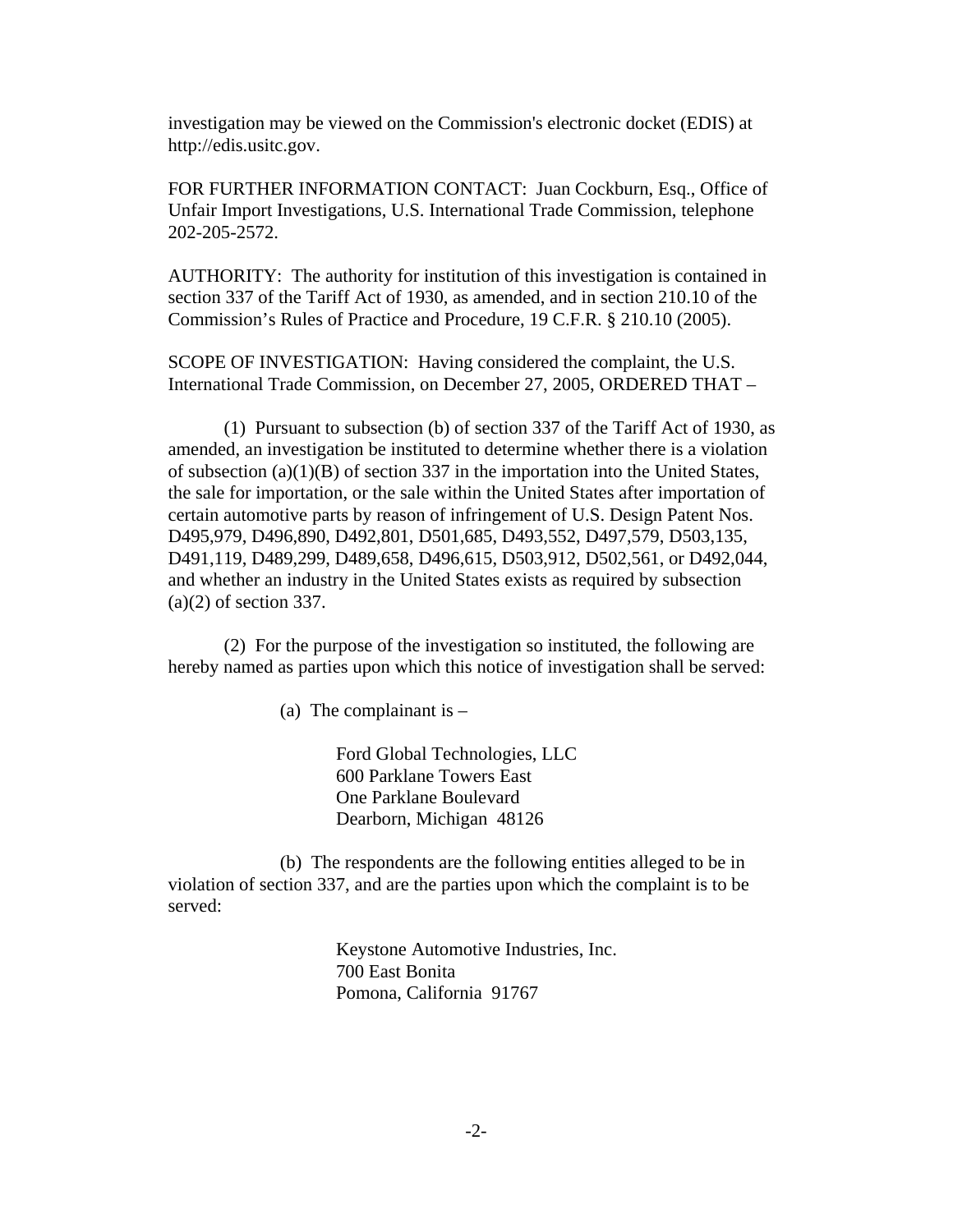U.S. Autoparts Network, Inc. 17150 S. Margay Avenue Carson, California 90746

Gordon Auto Body Parts Co., Ltd. No. 48, Nei-Shi Road Lu Chu Hsiang Taoyuan County, Taiwan 338

Y.C.C. Parts Manufacturing Co., Ltd. No. 21, Si Chou Road, Si Hai Village Ta Yan Hsiang, Tao-yuan Hsien Taiwan

TYC Brother Industrial Co., Ltd. 72-2 Shin-leh Road Tianan, Taiwan

Depo Auto Parts Ind. Co., Ltd. No. 20-3 Nan Shih Lane, Lu Kang Chang-Hwa, Hslen, Taiwan 505

(c) Juan Cockburn, Esq., Office of Unfair Import Investigations, U.S. International Trade Commission, 500 E Street, S.W., Suite 401, Washington, D.C. 20436, who shall be the Commission investigative attorney, party to this investigation; and

(3) For the investigation so instituted, the Honorable Paul J. Luckern is designated as the presiding administrative law judge.

Responses to the complaint and the notice of investigation must be submitted by the named respondents in accordance with section 210.13 of the Commission's Rules of Practice and Procedure, 19 C.F.R. § 210.13. Pursuant to 19 C.F.R. §§ 201.16(d) and 210.13(a), such responses will be considered by the Commission if received not later than 20 days after the date of service by the Commission of the complaint and the notice of investigation. Extensions of time for submitting responses to the complaint and the notice of investigation will not be granted unless good cause therefor is shown.

Failure of a respondent to file a timely response to each allegation in the complaint and in this notice may be deemed to constitute a waiver of the right to appear and contest the allegations of the complaint and this notice, and to authorize the administrative law judge and the Commission, without further notice to the respondents, to find the facts to be as alleged in the complaint and